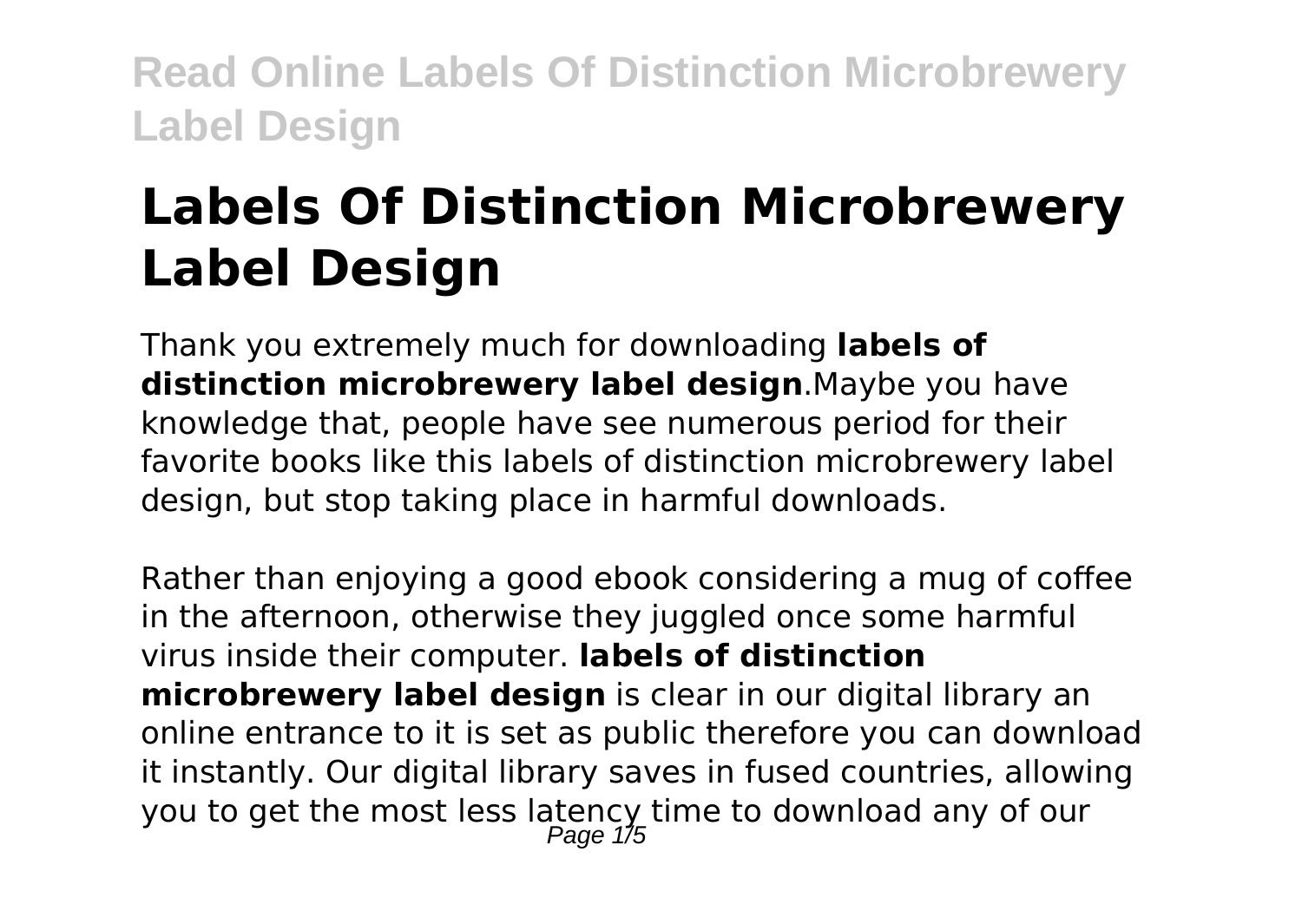books taking into account this one. Merely said, the labels of distinction microbrewery label design is universally compatible gone any devices to read.

Finding the Free Ebooks. Another easy way to get Free Google eBooks is to just go to the Google Play store and browse. Top Free in Books is a browsing category that lists this week's most popular free downloads. This includes public domain books and promotional books that legal copyright holders wanted to give away for free.

#### **Labels Of Distinction Microbrewery Label**

An independent record label (or indie label) is a record label that operates without the funding or distribution of major record labels; they are a type of small to medium-sized enterprise, or SME.The labels and artists are often represented by trade associations in their count $\log_{20}$  r region, which in turn are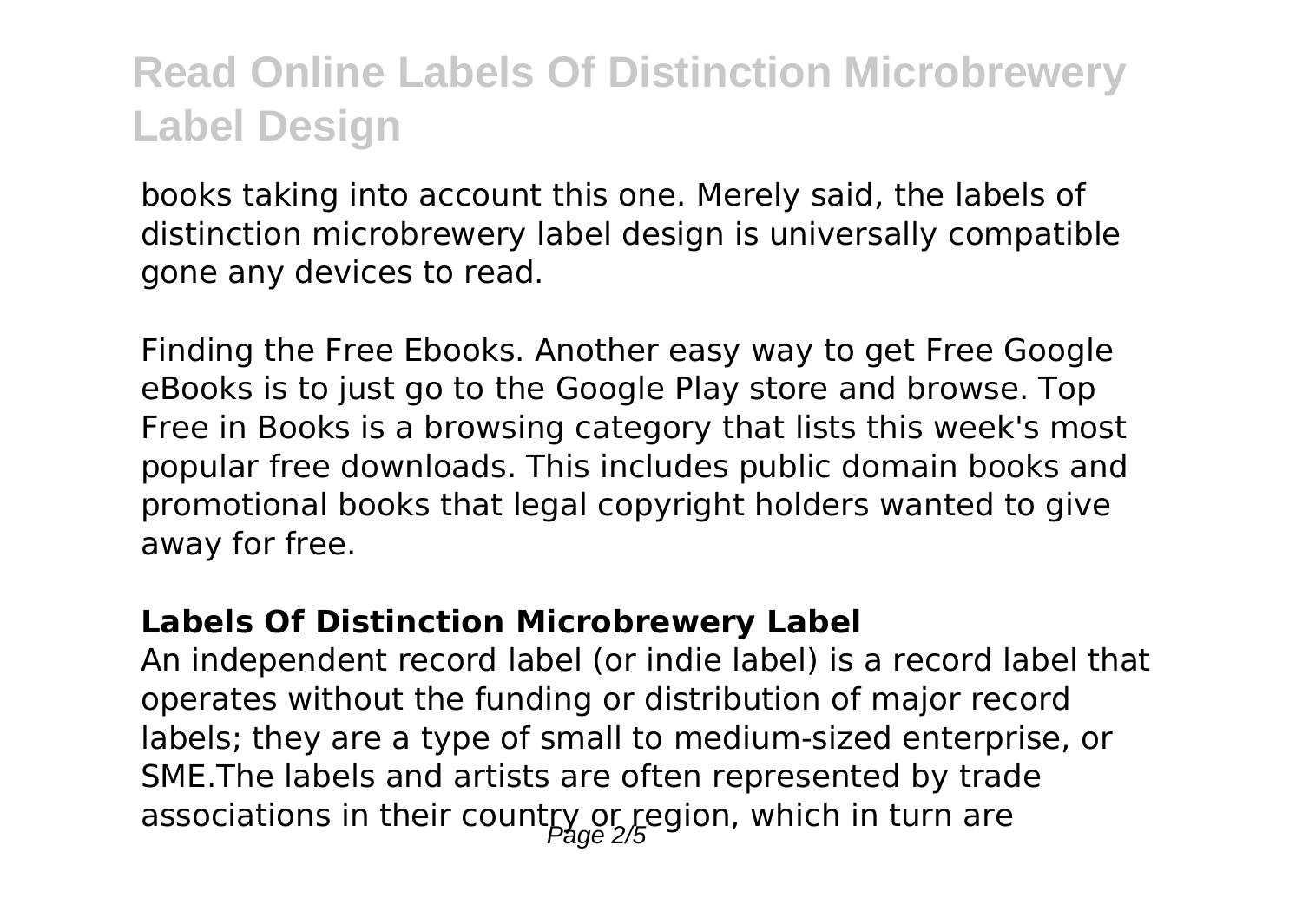represented by the international trade body, the Worldwide Independent Network (WIN).

#### **Independent record label - Wikipedia**

Audio-art labels/publishers active in the early '70s included Edition S-Press, Edition Amadulo and Black Box/Watershed. Balsam Flex was a London-based independent poetry-oncassette label founded in 1972 by artist E.E. Vonna-Michell.

#### **Cassette culture - Wikipedia**

"Beer" includes, among other things, beer, ale, stout, lager beer, porter and other malt or brewed liquors, but does not include sake, known as Japanese rice wine (Editor Note: Low-point beer (below 3.2%ABW) is sold and regulated differently than "Beer"; Oklahoma citizens voted in 2016 to remove the distinction between Beer and Low ...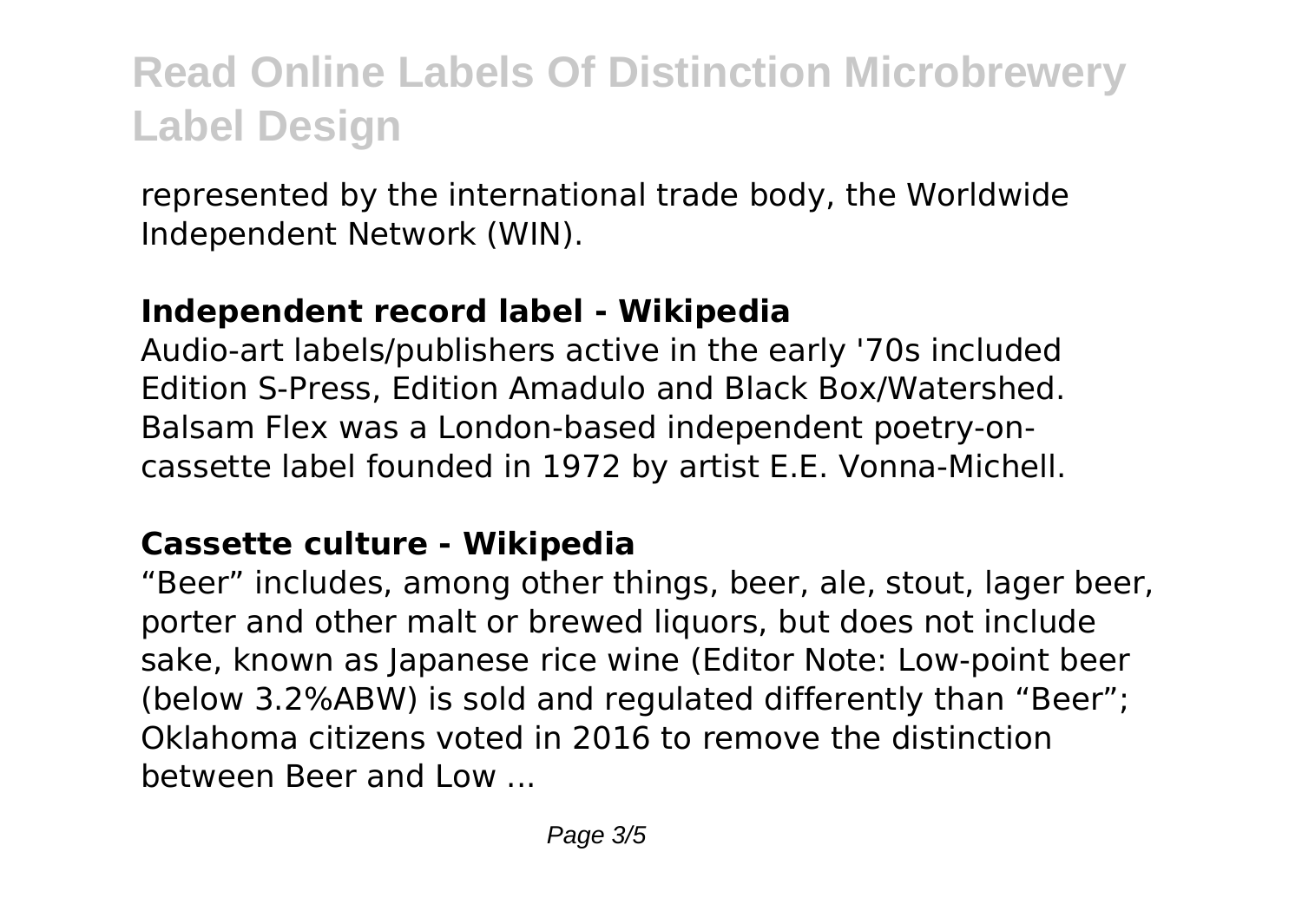### **State-by-State Beer Distribution Rules - Sovos ShipCompliant**

Academia.edu is a platform for academics to share research papers.

#### **Business Research Method - Zikmund 8th ... - Academia.edu**

Andrew File System (AFS) ended service on January 1, 2021. AFS was a file system and sharing platform that allowed users to access and distribute stored content. AFS was available at afs.msu.edu an…

#### **Technology at MSU - Andrew File System Retirement ...**

Plans are underway for the resurfacing of a stretch of Menifee Road from Holland Road north past Newport Road to Fire Station 76. Menifee ...